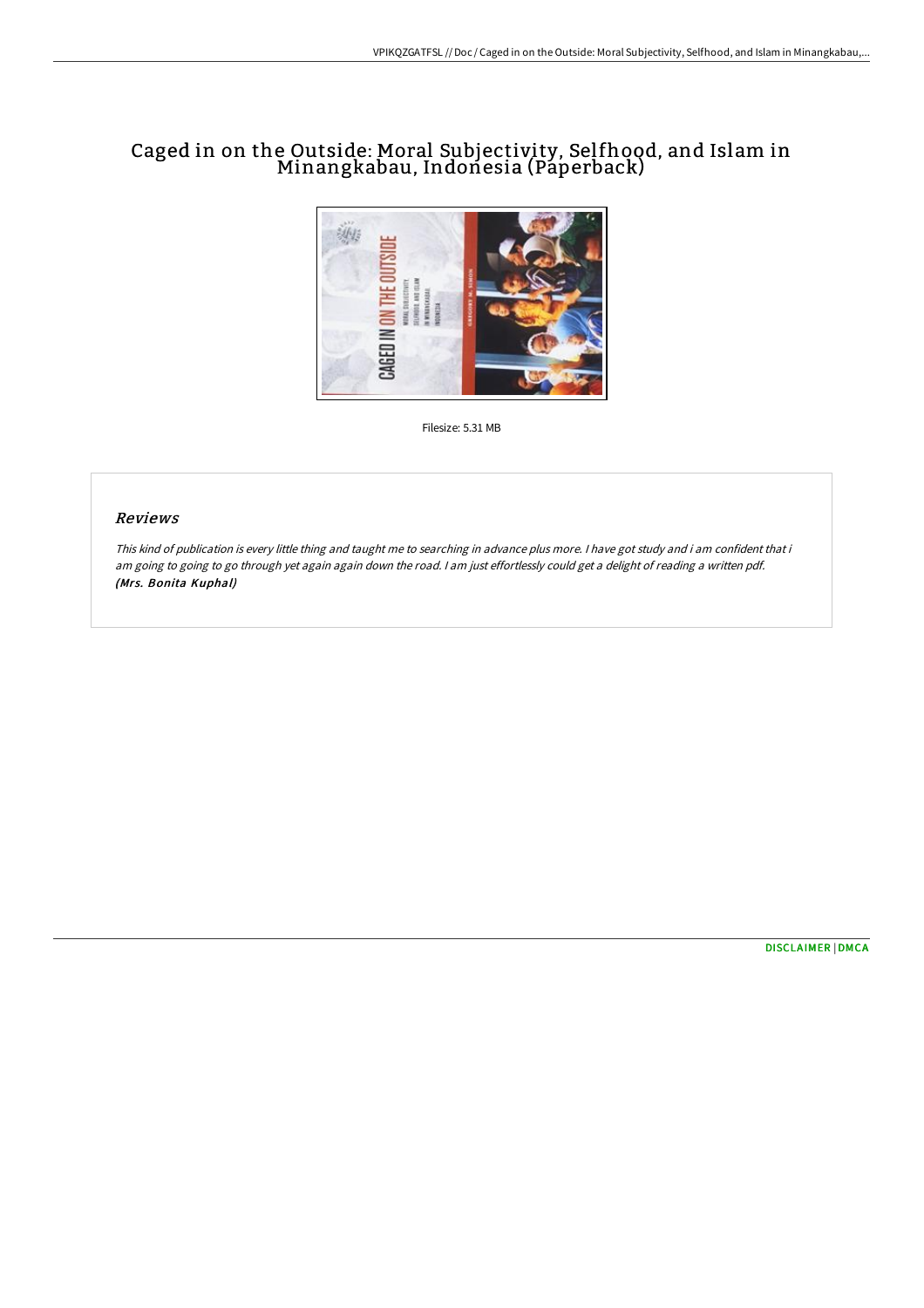# CAGED IN ON THE OUTSIDE: MORAL SUBJECTIVITY, SELFHOOD, AND ISLAM IN MINANGKABAU, INDONESIA (PAPERBACK)



University of Hawai i Press, United States, 2017. Paperback. Condition: New. Reprint. Language: English . Brand New Book. Caged in on the Outside is an intimate ethnographic exploration of the ways in which Minangkabau people understand human value. Minangkabau, an Islamic society in Indonesia that is also the largest matrilineal society in the world, has long fascinated anthropologists. Gregory Simon s book, based on extended ethnographic research in the small city of Bukittinggi, shines new light on Minangkabau social life by delving into people s interior lives, calling into question many assumptions about Southeast Asian values and the nature of Islamic practice. It offers a deeply human portrait that will engage readers interested in Indonesia, Islam, and psychological anthropology and those concerned with how human beings fashion and reflect on the moral meanings of their lives.Simon focuses on the tension between the values of social integration and individual autonomy-both of which are celebrated in this Islamic trading society. The book explores a series of ethnographic themes, each one illustrating a facet of this tension and its management in contemporary Minangkabau society: the moral structure of the city and its economic life, the nature of Minangkabau ethnic identity, the etiquette of everyday interactions, conceptions of self and its boundaries, hidden spaces of personal identity, and engagements with Islamic traditions. Simon draws on interviews with Minangkabau men and women, demonstrating how individuals engage with cultural forms and refashion them in the process: forms of etiquette are transformed into a series of symbols tattooed on and then erased from a man s skin; a woman shares a poem expressing an identity rooted in what cannot be directly revealed; a man puzzles over his neglect of Islamic prayers that have the power to bring him happiness.Applying the lessons of the Minangkabau case more broadly...

E Read Caged in on the Outside: Moral Subjectivity, Selfhood, and Islam in [Minangkabau,](http://techno-pub.tech/caged-in-on-the-outside-moral-subjectivity-selfh.html) Indonesia (Paperback) **Online** 

A Download PDF Caged in on the Outside: Moral Subjectivity, Selfhood, and Islam in [Minangkabau,](http://techno-pub.tech/caged-in-on-the-outside-moral-subjectivity-selfh.html) Indonesia (Paperback)